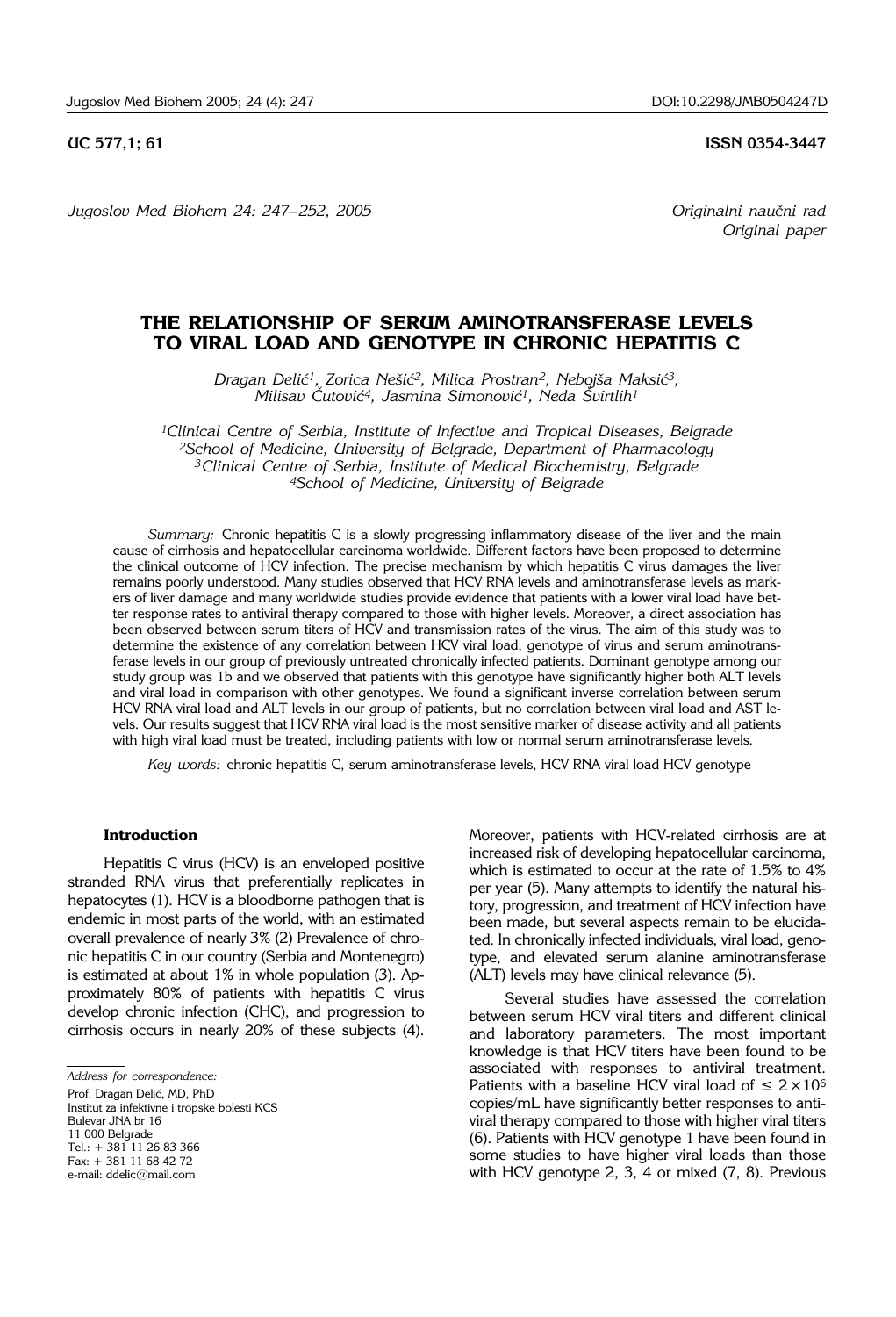attempts to assess the effect of viral titers on the severity of liver disease have produced conflicting results and the present study was designed to examine this issue in more detail.

Serum aminotransferases levels are elevated in the majority of patients with chronic HCV infection. Whether there is any correlation between aminotransferase level, viral load and genotype is still unclear. Additional potential correlates of HCV load with the patient's age, sex, hepatitis duration of infection and mode of infection have been investigated, with various results  $(9-13)$ .

In the present study, we investigated the relationship between HCV genotypes, viral loads and aminotransferase activity, and the correlation between these parameters in chronic hepatitis C.

# **Materials and Methods**

Patients eligible for the study were adults of Caucasian origin, previously untreated with interferon or other antivirus therapy (treatment-naive) and with the following characteristics: positive anti-HCV antibody for more than 6 months; chronic hepatitis C virus infection diagnosed on the basis of a positive anti-HCV antibodies enzyme-linked immunoblot assay (*ELISA, Ortho Diagnostics, Germany*) and confirmed with liver biopsy result which showed histopathological evidence of chronic hepatitis. Also, patients were between 18 and 65 years of age and all patients were negative for other causes of chronic liver disease including hepatitis B virus infection. Patients were interviewed with respect to alcohol and drug abuse, and in those with a positive history the periods of abstinence were longer than 12 months before the study. The following exclusion criteria were applied: clinical and biochemical evidence of advanced disease, such as decompensate cirrhosis; serum albumin < 35 g/L; platelet count < 100 000/ $\mu$ L; white cell count  $<$  3500/ $\mu$ L; anemia (haemoglobin concentration of  $< 120$  g/L in women and 130 g/L in men); psychiatric conditions; uncontrolled diabetes; autoimmune diseases; concurrent hepatitis B virus or human immunodeficiency virus infection; alcohol intake; current intravenous drug use; pregnancy; or concomitant significant medical illnesses.

#### *Quantitative HCV analysis*

Serological blood examination evidenced anti-HCV positivity in two samples obtained in a one-month interval. Serum HCV RNA level was determined using PCR method (*Amplicor, Roche Diagnostics*). The results of viral RNA titers in clinical samples are expressed as number of viral copies per mL (copies/mL). Viral genotype was determined using Line probe assay (*LiPa, Innogenetics, Ghent, Belgium*). The HCV genotypes were designed according to the

nomenclature proposed by Simmonds classification (14), which distinguishes five HCV RNK genotypes: 1b, 2a, 3, 4 and mixed genotype.

# *Biochemical analysis*

Serum ALT and AST activity was measured with a multichannel analyser type Monarch plus IL at 37 °C, according to the manufacturer's protocol (commercial reagents, *Dialab Diagnostic, GmbH, Vienna, Austria*). Reagent kit for the determination of the ALT and AST activity in serum based upon IFCC (*International Federation of Clinical Chemistry and Laboratory Medicine*) recommendations.

#### *Statistical analysis*

Descriptive statistical analyses were performed, and the results are presented as mean±SD. Baseline data were descriptively summarized and assessment of differences was completed using Students t-test. The Students t-test was used to assess the difference in HCV RNA levels between different genotypes (using Microsoft Excel). Linear regression analysis was employed to examine the presence of any correlation between serum HCV RNA levels and different laboratory parameters. Also, statistical analysis was carried out using GraphPad Prism/Instat 1.1 (GraphPad Software, California, USA) using one-way analysis of variance (ANOVA) followed by Dunnett's post-significance testing. A *P* value of less than 0.05 was considered to indicate significance  $(NS = non$  significant).

#### **Results**

The demographic and clinical characteristics of all patients included in the study are shown in *Table I*.

Females included in the study were significantly older than males (43.61 ± 13.52 *vs*. 36.93 ± 10.98 years; t=2.613, DF=92, p=0.0105; *P<0.05*). Also, an unknown way of disease transmission was dominant among females in comparison with males (63% vs. 35%) while IVDU was the dominant route of disease transmission among male patients. There was no correlation between HCV RNA levels and the age of the patients (r=0.1803, p=0.08; *P=N.S*.).

We further speculate that HCV genotype differences may potentially contribute to higher HCV RNA levels among our patients.

Dominant genotype in our study group was genotype 1b (40/93; 43%) which is significantly higher than incidence of other genotypes ( $\chi^2$ =9.502, p=0.0021; *P<0.01*). Also, in the group of patients with genotype 1b, there was a significantly higher number of patients with HCV RNA level higher than 2 million copies/ml in comparison with other genotypes (χ<sup>2</sup>=9.713, p=0.0045; *P<0.05*). Furthermore, pati-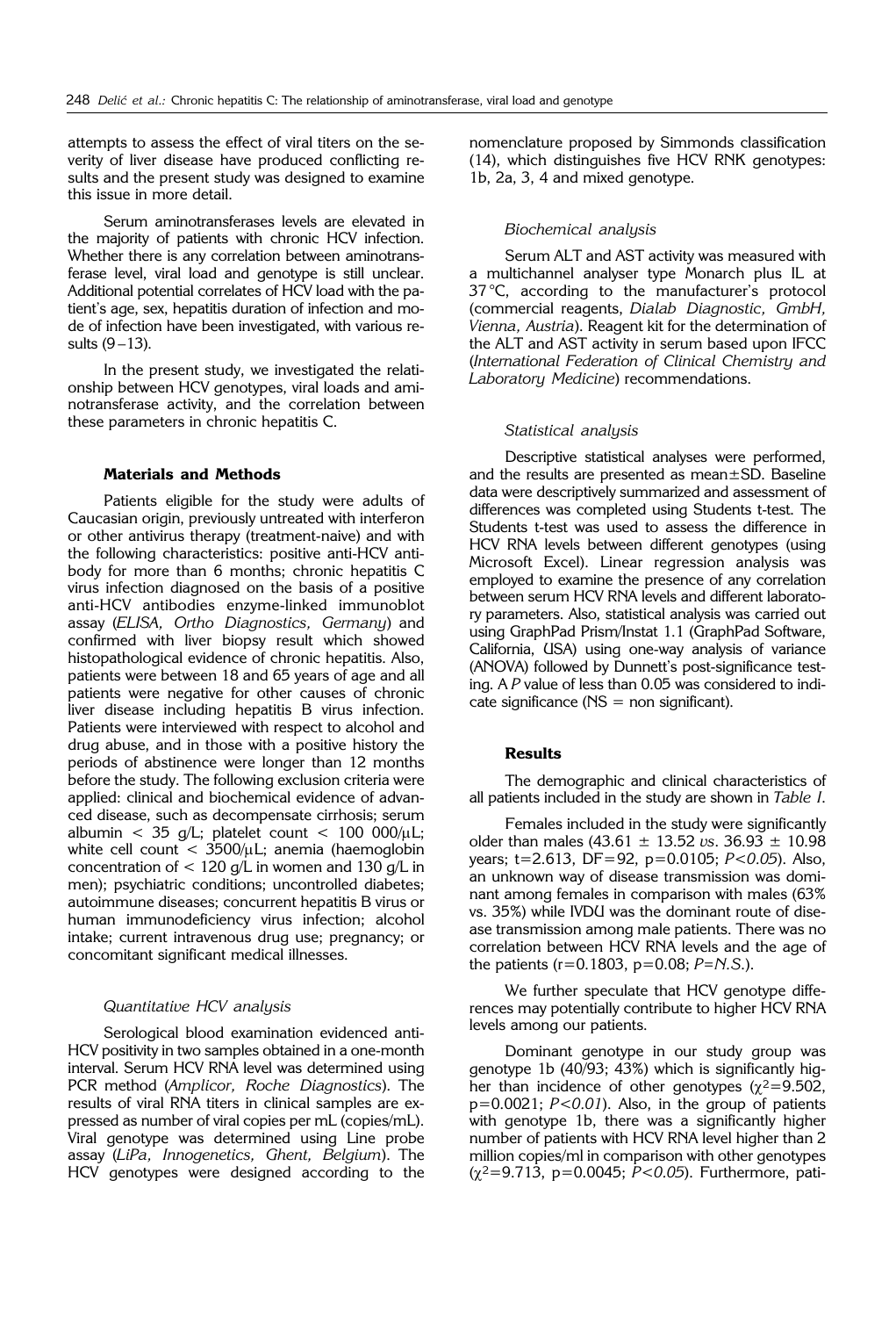| with chronic hepatitis in this study                                |                                         |
|---------------------------------------------------------------------|-----------------------------------------|
| Patient's characteristics                                           | Total patients ( $n = 93$ )             |
| Age (yr) (range)                                                    | $38.3 \pm 12.1$ <sup>a</sup> (18-65)    |
| Gender (male/female) (%)                                            | 57/36 (61%/39%)                         |
| Possible way of transmission<br>of disease                          |                                         |
| History of blood transfusion                                        | 17 (18%)                                |
| <b>IVDU</b>                                                         | 36 (39%)                                |
| Professional exposure                                               | 1(1%)                                   |
| Risk sexual behavior                                                | 2(2%)                                   |
| Unknown                                                             | 37 (40%)                                |
| Genotype n (%)                                                      |                                         |
| 1 <sub>b</sub>                                                      | 40 (43%)                                |
| $\overline{2}$                                                      | 6(6%)                                   |
| 3                                                                   | 25 (27%)                                |
| 4                                                                   | 12 (13%)                                |
| Mixed                                                               | 10 (11%)                                |
| ALT (IU/L) (range)                                                  | $70.29 \pm 37.23$ <sup>a</sup> (30-214) |
| AST (IU/L) (range)                                                  | $42.94 \pm 19.45^{\circ}$ (21-115)      |
| HCV RNA titer (copies/mL)                                           | 2862570.38 ± 825897.318                 |
| HCV RNA titer ( $log_{10}$ copies/mL) $5.9 \pm 0.65$                |                                         |
| Abbreviations: $a$ Mean $\pm$ SD, IVDU, intravenous drug addictions |                                         |

Table I Characteristics of the patients with chronic hepatitis in this study



Figure 1 Correlation between alanine and aspartate aminotransferase levels in a study group of patients, r=0.657, P<0.001

ents with genotype 1b have significantly higher levels of ALT in comparison with other genotypes (1b vs. others: 78.88 ± 41.32 *vs*. 58.84 ± 19.06; t=2.285, p=0.0247; *P<0.05*), but not significantly higher levels of AST (1b *vs*. others: 45.75 ± 19.86 *vs*. 43.46 ± 19.26; t=0.5912 p=0.5558; *P=N.S.*). Patients in group 1b also have a significantly higher level of HCV RNA in comparison with other genotypes: 6 314 000  $\pm$  1 845 000 vs. 1 566 000  $\pm$  339 800, t=2.882, p=0.0049; *P<0. 01*)



Figure 2 Correlation between ALT levels and HCV RNA viral load in patients with chronic hepatitis C,  $r = -0.8$ ,  $P < 0.01$ 



Figure 3 Correlation between AST levels and HCV RNA viral load in patients with chronic hepatitis C,  $r=-0.05904$ ,  $P=0.5740$ 

There was, as we expected, significant correlation between serum aminotransferase ALT and AST levels (r=0.657, *P<0.001*) (*Figure 1*).

In our study group we also observed that patients with high viral load have almost normal serum aminotransferase levels, while patients with relatively small viral load have very high serum aminotransferase level, especially ALT.

Values of HCV RNA viral load were significantly inversely correlated with ALT levels  $(r=-0.8, P<0.01)$ (*Figure 2*).

At the same time we observed that inverse correlation exists when we compare viral load and AST levels, but this correlation is not statistically significant (r= ' 0.05904, p=0.5740: P=N.S.) (*Figure 3*).

#### **Discussion**

Chronic hepatitis C virus infection affects approximately 3% of the population worldwide (2, 4). The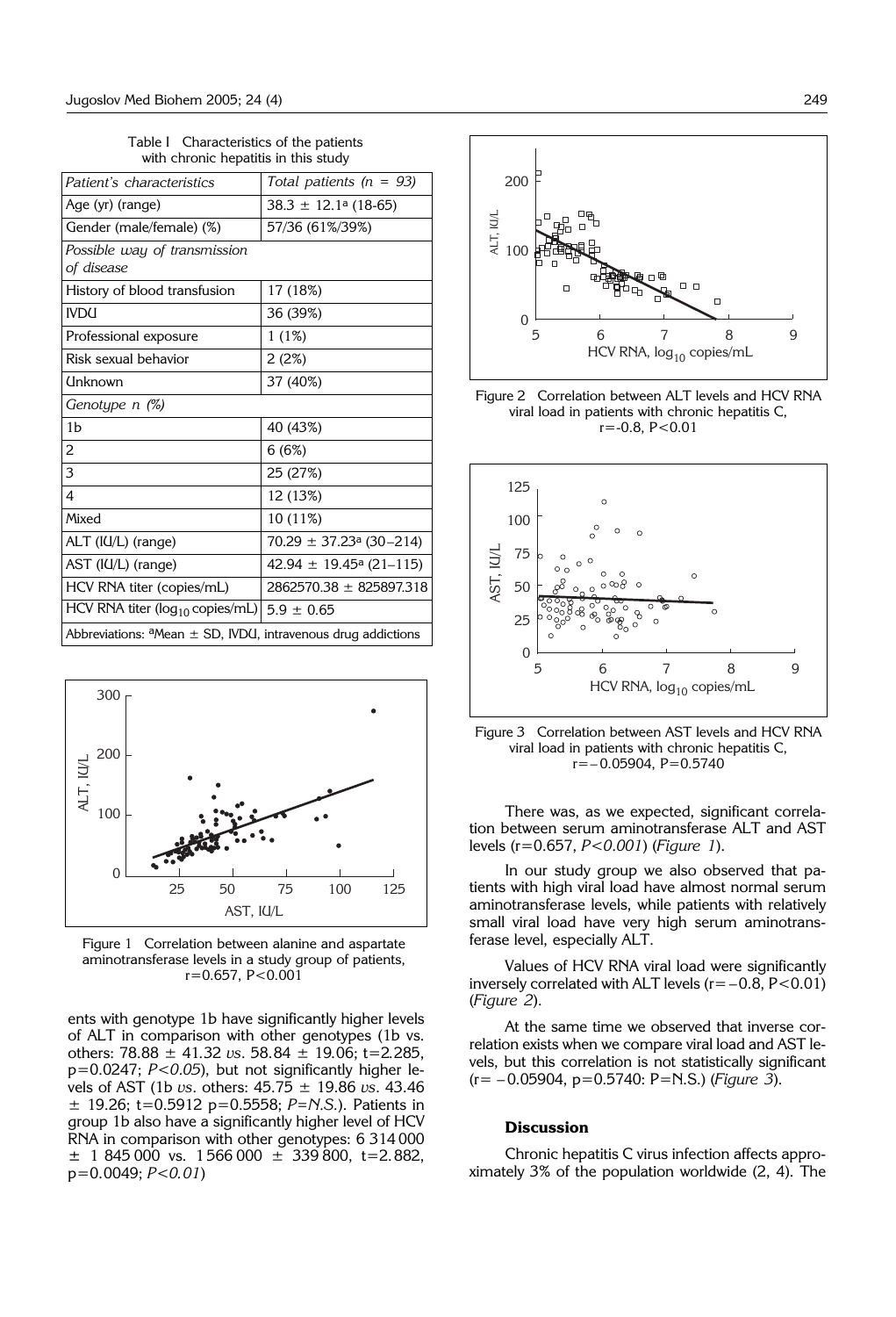clinical outcome of the CHC depends mostly on the balance between the rate of virus replication and the capacity of the immune system to mount rapid, multispecific and efficient virus-specific responses to inhibit infection before the virus devises strategies to evade immune surveillance (13, 15).

In general, chronic hepatitis C patients with elevated ALT levels and high HCV RNA titers in sera are considered to have active CHC and at the same time these two parameters are recognized as a marker reflecting the degree of histological damage and have served as parameters for starting therapy or judging the response to antiviral treatment in chronic hepatitis C. Beside serum aminotransferase levels, HCV RNA viral load and HCV genotype in CHC, several other factors have also been implicated in predicting the rate of progression of HCV-related chronic liver disease. These include the age at acquisition of HCV infection, gender of the patient, alcohol abuse and co-infection with HBV and HIV infections (5, 11, 15).

Cross-sectional studies on the correlation between serum HCV RNA viral load and serum aminotransferase (ALT and AST) levels in patients with chronic hepatitis C have yielded conflicting results. Some found no correlation between HCV viral load and serum ALT levels and at the same time the extent of histological damage (8,16,17). On the other hand, Kato et al. (18) observed significantly higher HCV RNA titers in patients with chronic active hepatitis and cirrhosis compared to those with milder histological abnormalities such as persistent chronic hepatitis.

We conducted a longitudinal study to examine the correlation between HCV RNA viral load and serum aminotransferase levels in individual patients.

Our patients were categorized into two groups according to the genotype of virus: first group had dominant genotype 1b (40/93 patients; 43%) and second group had other genotypes: 2, 3, 4 and mixed (53/93 patients; 57%). We compared these two groups and found that the serum viral load and ALT levels were significantly higher in the first group (*P <0. 01* and *P<0. 05*, respectively).

Bozdayia et al. (19) got similar results in their study and they suggest that hepatitis C patients infected with genotype 1b may show a relatively weaker immune response resulting in lower ALT and higher viremia levels, while patients with higher ALT levels and lower viral load have more active immune response to chronic viral infection.

Viral load in our group of patients showed significant inverse correlation with ALT levels. In addition, viral load was significantly higher in patients with normal ALT levels than in those with a high level of ALT. Also, at the same time we observed no significant correlation between HCV RNA viral load and AST levels, while these two aminotransferase (ALT/ AST) levels were in positive correlation in our study

group. These findings suggest that immune response to hepatitis C virus infection plays an important role in chronic HCV infection.

Kurasaki et al. (20) showed that the ALT in the HCV RNA high level group was much higher than that in the HCV RNA low level group and indicated that HCV replication is related to the progress of chronic liver disease, and supported the theory that HCV may have cytopathologenic effect.

Ghany et al. (21) found in their investigation significant correlation between serum HCV RNA viral load and ALT levels in the patients who received therapy (interferon), but no correlation was observed in the untreated and immunosuppressed patients. Among the untreated and the immunosuppressed patients they found significantly higher viral load and significantly lower ALT levels when compared to the immunocompetent and previously treated patients. Ghany et al. (21) also suggest that immunosuppression results in higher HCV RNA but lower ALT levels in chronically HCV infected patients.

Zechini et al. (22) in their recent study found significant correlation among viral load, ALT and AST levels. Also, their study results demonstrated a statistically significant correlation of aminotransferase levels with the histological parameters, and an even stronger correlation with the AST levels and suggested that aminotransferase values, especially AST, may correlate with the degree of liver damage. Considerable changes in viral load are sometimes observed during the normal course of HCV infection. Ito et al. (23) observed that changes of serum aminotransferase correspond to the changes of viral load of HCV and vice versa and that they have been frequently observed in chronic hepatitis B infection.

However, some authors have reported findings different from ours on the correlations between ALT levels and viral load – that patients with low or normal levels of ALT showed small viral load (24). Dincer et al. (25) observed that there was no significant difference in viral load between patients with abnormal ALT levels and those with normal ALT levels.

The precise mechanism by which hepatitis C virus damages the liver remains poorly understood. Our results indicate that the severity of liver disease is independent from serum levels of hepatitis C virus and that HCV RNA viral load significantly correlates inversely with ALT levels. Thus, we suggested that viral load is partly affected by inflammatory activity signified by ALT levels, and the inverse correlation of viral load with ALT levels suggests that viral load is in suppression by liver inflammation.

Our results suggest that viral load in chronically infected individuals is the most sensitive marker of disease activity and all patients with high HCV RNA viral load must be treated including patients with low or normal ALT levels.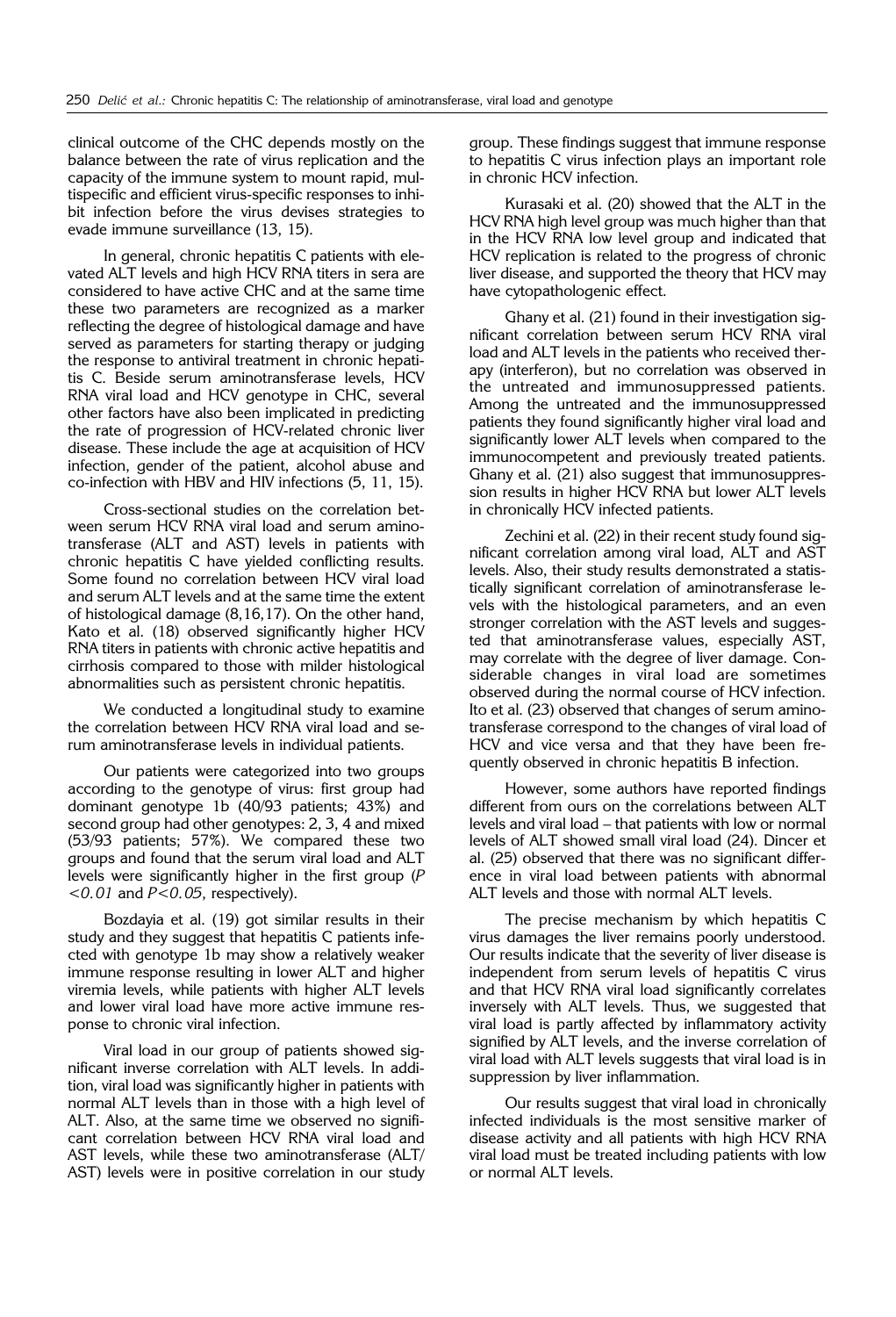# ODNOS IZMEĐU AKTIVNOSTI SERUMSKIH TRANSAMINAZA, NIVOA VIREMIJE I GENOTIPA KOD HRONI^NOG HEPATITISA C

Dragan Delić<sup>1</sup>, Zorica Nešić<sup>2</sup>, Milica Prostran<sup>2</sup>, Nebojša Maksić<sup>3</sup>, *Milisav Čutović<sup>4</sup>, Jasmina Simonović<sup>1</sup>, Neda Švirtlih<sup>1</sup>* 

<sup>1</sup>Klinički centar Srbije, Institut za infektivne i tropske bolesti, Beograd *2Medicinski fakultet Univerziteta u Beogradu, Institut za farmakologiju* <sup>3</sup>Klinički centar Srbije, Institut za medicinsku biohemiju, Beograd *4Medicinski fakultet Univerziteta u Beogradu*

*Kratak sadržaj:* Hronični hepatitis C je sporo progredirajuća inflamatorna bolest jetre i vodeći uzrok razvoja ciroze i hepatocelularnog karcinoma u svetu. Različiti faktori se smatraju odgovornim za klinički ishod ove infekcije. Cilj ove studije bio je da ispita povezanost nivoa viremije, genotipa virusa i aktivnosti serumskih transaminaza kod hronično inficiranih predhodno nelečenih bolesnika. Dominantni genotip u ispitanoj grupi bolesnika bio je 1b i bolesnici inficirani sa ovim genotipom imali su statistički značajno veću aktivnost ALT i veću viremiju u poređenju sa drugim genotipovima. Ispitivanje je pokazalo da u ispitanoj grupi ispitanika postoji statistički značajna inverzna korelacija između nivoa viremije i aktivnosti alanin aminotransferse (ALT). Istovremeno, nije dokazana povezanost viremije i aktivnosti aspartat aminotransferaze (AST). Dobijeni rezultati ukazuju da je vrednost viremije najosetljiviji pokazatelj aktivnosti bolesti, mnogo osetljiviji od aktivnosti ALT.

Ključne reči: hronični hepatitis C, aktivnost serumskih transaminaza, HCV RNK genotip HCV

#### **References**

- 1. Choo QL, Kuo G, Weiner AJ, Overby LR, Bradley DW, Houghton M. Isolation of a cDNA clone derived from blood borne non-A, non-B viral hepatitis genome. Science 1989; 244: 359-62.
- 2. Wasley A, Alter MJ. Epidemiology of hepatitis C: Geographical differences and temporal trends. Sem Liv Dis 2000; 20: 1-16.
- 3. Nikolić P. Hepatitis C. U: Delić D, Nikolić P. i Božić M. Virusni hepatitisi. Zavod za udžbenike i nastavna sredstva, Beograd 1998; 148-203.
- 4. Alter MJ. The epidemiology of hepatitis C virus in the west. Semin Liv Dis 1995;  $15: 5 - 14$ .
- 5. Poynard T, Bedossa P, Opolon P. Natural history of liver fibrosis progression in patients with chronic hepatitis C the OBSVIRC, METAVIR, CLINIVIR, and DOS-VIRC groups. Lancet 1997; 349: 825-32.
- 6. McHutchison JG, Gordon SC, Schiff ER, Shiffman ML, Lee WM, Rustgi VK, Goodman ZD. Interferon alfa-2b alone or in combination with ribavirin as initial treatment for chronic hepatitis C. N Engl J Med 1998; 339: 1485-92.
- 7. Lau JYN, Mizokami M, Kolberg JA, Davis GL, Prescott LE, Ohno T, Perrillo RP. Application of six hepatitis C virus genotyping systems to sera from chronic hepatitis C patients in the United States. J Infect Dis 1995; 171: 281-9.
- 8. Kao JH, Lai MY, Chen PJ, Hwang LH, Chen W, Chen DS. Clinical significance of serum hepatitis C virus titers in patients with chronic type C hepatitis. Am J Gastroenterol 1996; 91: 506-10.
- 9. Haber MM, West AB, Haber AD, Reuben A. Relationship of aminotransferases to liver histological status in chronic hepatitis C. Am J Gastroenterol 1995; 90:  $1250 - 7.$
- 10. De Moliner L, Pontisso P, De Salvo GL, Cavalletto L, Chemello L, Alberti A. Serum and liver HCV RNA levels in patients with chronic hepatitis C: correlation with clinical and histological features. Gut 1998; 42: 856-60.
- 11. Anand BS, Velez M. Assessment of correlation between serum titers of hepatitis C virus and severity of liver disease. World J Gastroenterol 2004; 10: 2409-11.
- 12. Altiparmak E, Saritaç U, Altintaç E, Türeyen A, Oğuz D, Sahin T. Relationship between histological damage, viral load and serum transaminase levels in patients with chronic hepatitis C. The Turkish Journal of Gastroenterology 2001; 12: 185-8.
- 13. Lee YS, Yoon SK, Chung ES, Bae SH, Choi JY, Han JY, et al. The relationship of histologic activity to serum ALT, HCV genotype and HCV RNA titers in chronic hepatitis C. J Korean Med Sci 2001; 16: 585-91.
- 14. Simmonds P. Variability of hepatitis C virus. Hepatology 1995; 21: 570-81.
- 15. Hoofnagle JH. Hepatitis C: The clinical spectrum of disease. Hepatology 1997; 26 Suppl 1: 15S-20S.
- 16. Zeuzem S, Franke A, Lee JH, Herrmann G, Ruster B, Roth WK. Phylogenetic analysis of hepatitis C virus isolates and their correlation to viremia, liver function tests, and histology. Hepatology 1996; 24: 1003-9.
- 17. Lau JY, Davis GL, Kniffen J, Qian KP, Urdea MS, Chan